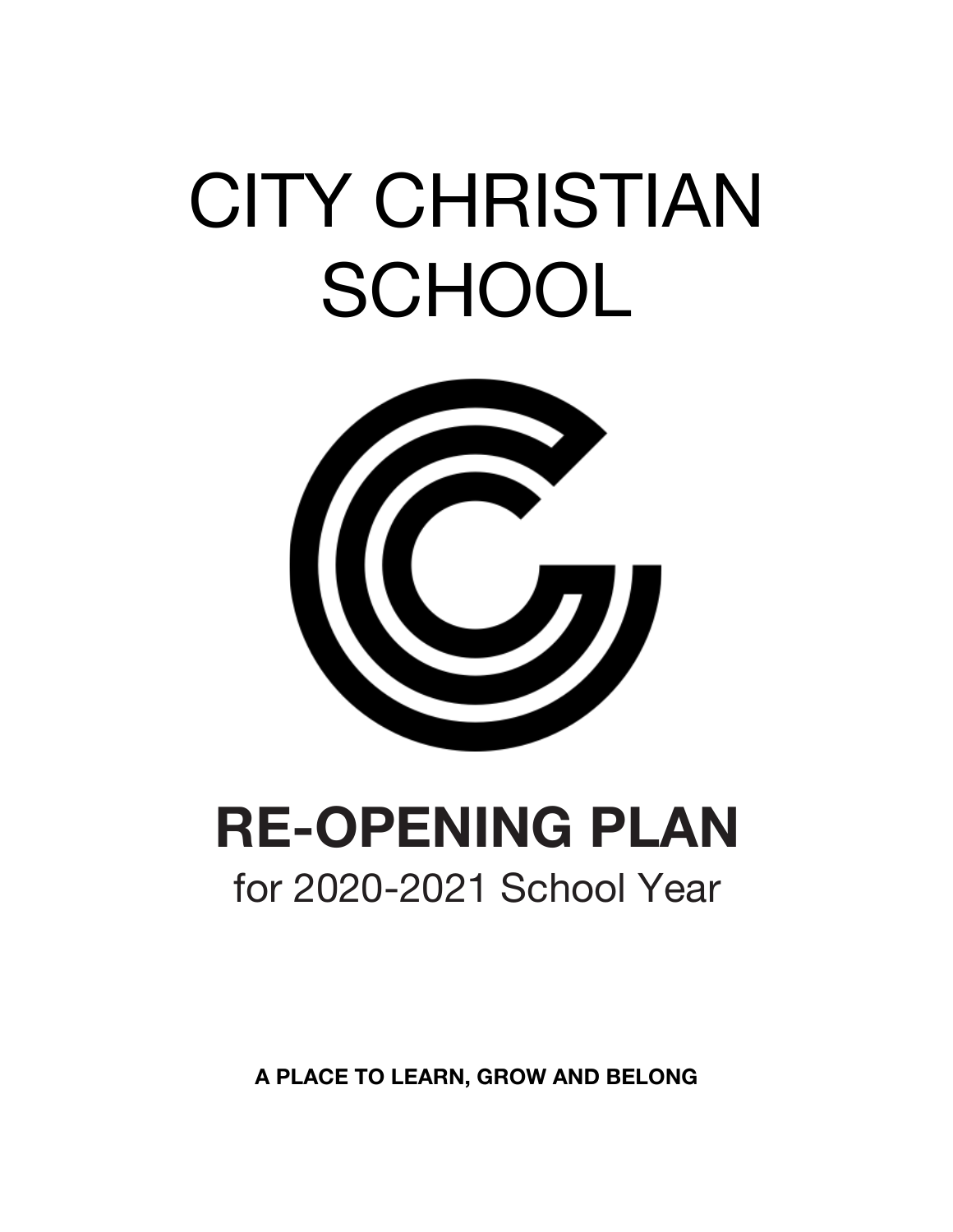

### **RE-OPENING PLAN FOR 2020-2021 SCHOOL YEAR**

#### **PREAMBLE, MISSION AND PURPOSE**

Let us hold unswervingly to the hope we profess, for He who promised is faithful. And let us consider how we may spur one another on toward love and good deeds. Let us not give up meeting together, as some are in the habit of doing, but let us encourage one another – and all the more as you see the Day approaching." Heb. 10:23-25.

#### **PREAMBLE**

Martin Luther, the igniter of the Great Reformation in 1517, was as much an education reformer as he was a church reformer. And like the early church fathers who placed the Bible at the center of their school's curriculum, Luther said:

"Above all, in schools of all kinds the chief and most common lesson should be in the Scriptures.... But where the Holy Scriptures are not the rule, I advise no one to send his child. Everything must perish where *God's word is not studied unceasingly. When schools prosper, the Church remains righteous and her doctrine pure. Young pupils and students are the seed and source of the Church. If we were dead, whence would come our successors, if not from the schools? For the sake of the Church we must have and maintain Christian schools". Martin Luther, quoted in F.V.N. Painter, Luther on Education (St. Louis: Concordia Publishing House, 1889), p. 168; as reproduced in CSE Magazine, "1,900 Years of Christian Schools and Their Impact on Society", available at ACSI.org*

Faith. Hope. Love. An unbroken and unbreakable 1,900 year legacy of Christian Education. God, His word, our prayers and the gathering together of the saints. These are the timeless and unchanging spiritual principles, from God, through His word, and passed from generation to generation by a great cloud of faithful teachers that compel the reopening of our school for the 2020-2021 in the midst of the coronavirus pandemic.

#### **MISSION**

To reopen City Christian School for the 2020-2021 school year on time and for on campus learning as safely and fully as possible.

#### **PURPOSE**

To advance the gospel of Jesus Christ through private Christian Education, as an in-person gathered community of teachers, administrators, staff, parents and students to God's glory, our joy and for the benefit of all connected with City Christian School.

#### **INTRODUCTION**

The goal of City Christian School's reopening plan is to provide re-entry that fosters the overall health of children, adolescents, staff, and community that we serve. The plan is based on evidence that is currently available and will be monitored as new information or situations arise. We hold as true and not opening our school would be counter to scripture, and would have a negative impact on the spiritual, mental, behavioral, and developmental health of our students. We trust that this plan will provide a framework for safety when City Christian School reopens on August 1, 2020.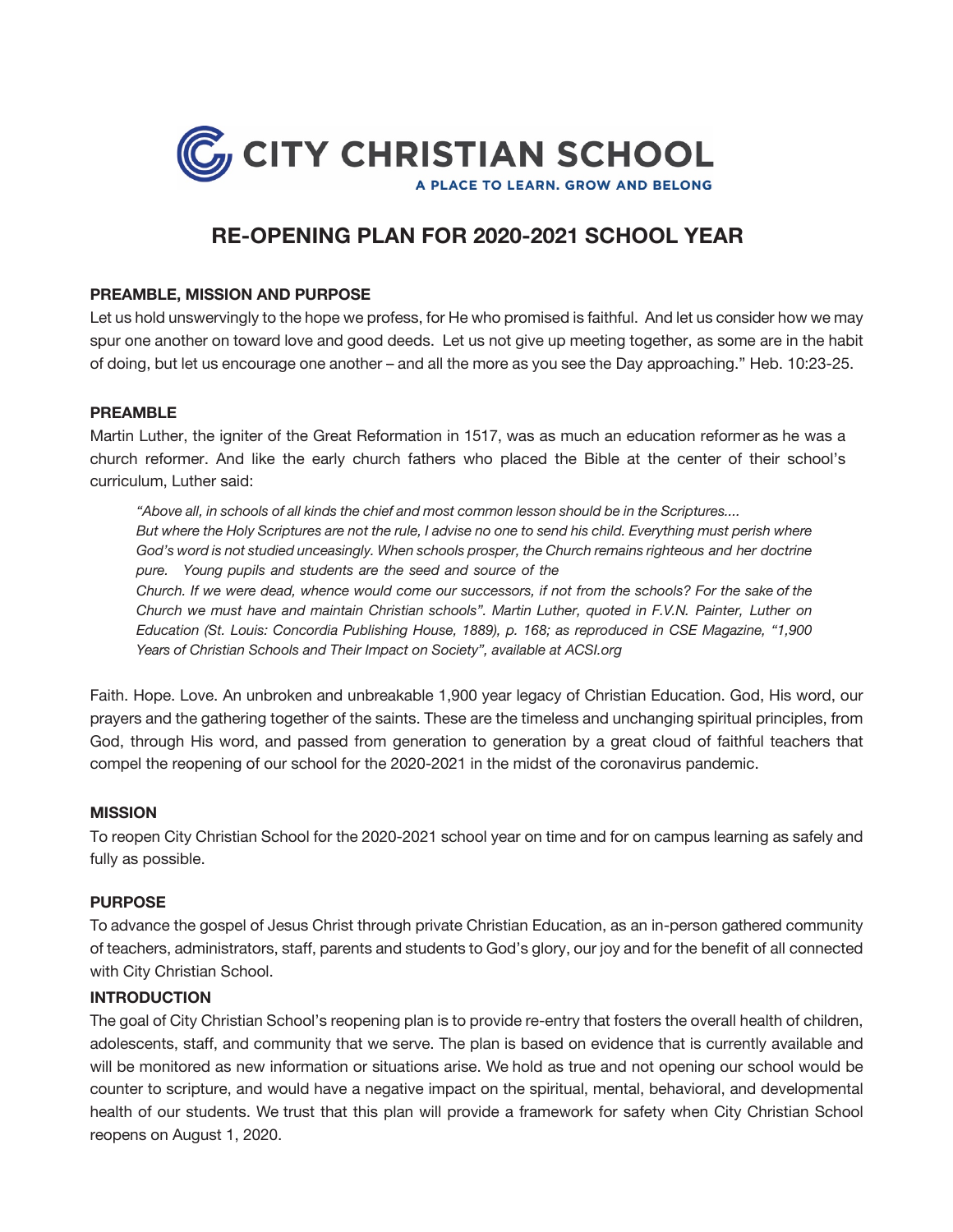There are many federal, state and local guidelines available when it comes to making decisions on how to best mitigate the risk and protect our school and community. City Christian School has carefully considered a many of the available guidelines and will lean most heavily on the medical advice from the American Academy of Pediatrics and has adopted the actionable 12 steps to reopening schools from The Hospital for Sick Children in Ontario, Canada.

#### From the American Academy of Pediatrics:

*'Schools are fundamental to child and adolescent development and well-being and provide our children and adolescents with academic instruction, social and emotional skills, safety, reliable nutrition, physical/speech and mental health therapy, and opportunities for physical activity, among other benefits. Beyond supporting the educational development of children and adolescents, schools play a critical role in addressing racial and social inequity. As such, it is critical to reflect on the differential impact SARS-CoV-2 and the associated school closures have had on different races, ethnic and vulnerable populations. These recommendations are provided acknowledging that our understanding of the SARS-CoV-2 pandemic is changing rapidly.'*

#### From the Hospital for Sick Children:

*"Not opening schools in September would continue to have a negative impact on the mental, behavioral and developmental health of children. Wehope these recommendations help provide a framework to keep everyone safe when school doors reopen."*

*Developed by experts from SickKids and Unity Health Toronto, with input from scientists at the University of Toronto and SickKids' Family Advisory Network, the recommendations include important topics such as screening, hand hygiene, physical distancing, use of non-medical masks, and more.*

#### **SCIENTIFIC, STATISTICAL AND PSYCHOLOGICAL BASIS FOR CITY CHRISTIAN SCHOOL REOPENING**

Multiple reports from around the world indicate that children account for less than 5-10% of infections. In California, according to the California Dept. of Public Health, of 200,461 COVID-19 cases reported as of June 25th, 11,985 (6.00%) were in children aged 5-17 years. There have been 0 reported deaths due to COVID-19 in California for ages 0-17. Children are less susceptible to SARS-CoV-2 infection and may be less likely to transmit the virus to others. There is also strong evidence that the majority of children who become infected are either asymptomatic or have only mild symptoms, such as cough, fever, and sore throat. While serious disease requiring hospitalization is known in children, including multisystem inflammatory syndrome in children (MIS-C), this is relatively rare and is generally treatable. Severe disease requiring intensive care admission occurs in a small minority of pediatric cases, particularly among those with certain underlying medical conditions, but the clinical course is much less severe than in adults and deaths are non-existent in California. Again, there have been no pediatric or minor children deaths ages 0-17 reported in California as of June 25, 2020.

The community based public health measures (national lockdown, school closures, stay at home orders, selfisolation etc.) implemented to mitigate COVID-19 and "flatten the curve" have significant adverse health and welfare consequences for children. Some of these unintended consequences include decreased vaccination coverage, delayed diagnosis and care for non-COVID-19 related medical conditions, and adverse impact on children's behavior and mental health. Increased rates of depression, trauma, drug abuse and addiction and even suicide can be anticipated. Several organizations including the American Psychological Association (APA) and World Health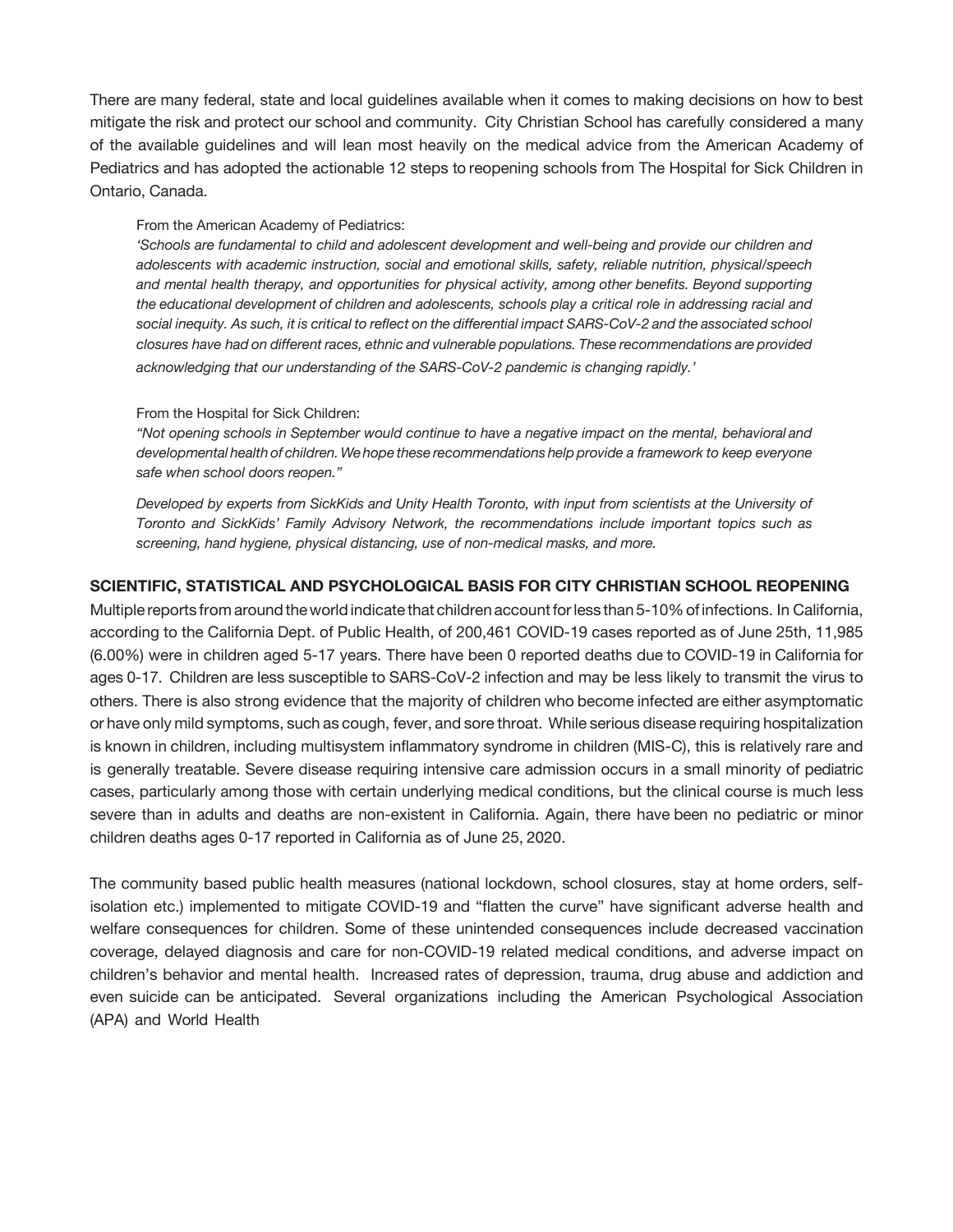Organization have highlighted concerns about the potential impact of lockdown on family discord, exposure to domestic violence, child abuse and neglect. Thus, the impetus to reopening schools is to optimize the health and welfare of children, not for the purposes of allowing parents to get back into the workforce orto facilitate re-opening of the economy. As mentioned, it is critical that we balance the risks of COVID-19 in children, which appear to be minimal, with the harms of school closure which is impacting their physical, spiritual, emotional, and mental health. It should be recognized that it will not be possible to remove all risk of infection and disease now that SARS-CoV-2 is well established in many communities. Mitigation of risk, while easing restrictions, will be needed for the foreseeable future.

Return to school has always been associated with increases in cases of community-associated seasonal respiratory viral infections. As a result, it is anticipated that there will likely be an increase in cases of COVID-19 upon the resumption of school and as such, the appropriate measures should be proactively put in place to mitigate the effects of such an increase. This includes the need for readily available testing and contact tracing support, which is critical to avoid outbreaks. Consistency is essential for our students and it will be important to ensure that once children return to school, our schools stay open to the extent possible. Furthermore, children rely on structure and schedule for stability, which supports the need for a daily school model.

#### **ONGOING MONITORING OF OUR PLAN**

City Christian School recognizes that COVID-19 is constantly changing and has assembled a team that will meet on a regular basis to monitor outbreaks within the school, the families we serve, and our community as a whole. This team is made up of the school administrator, principal, a board member, 2 teachers, 2 parent representatives, and medical and legal advisors. They make recommendations to the administration and the board of directors for any alterations that may be needed.

This team will follow the key principles as outlined by the American Academy of Pediatrics:

- *• School policies must be flexible and nimble in responding to new information, and administrators must be willing to refine approaches when specific policies are not working.*
- *• It is critically important to develop strategies that can be revised and adapted depending on the level of viral transmission in the school and throughout the community and done with close communication with state and/or local public health authorities and recognizing the differences between school districts, including urban, suburban, and rural districts.*
- *• Policies should be practical, feasible, and appropriate for child and adolescent's developmental stage.*
- *• Special considerations and accommodations to account for the diversity of youth should be made,*  especially for our vulnerable populations, including those who are medically fragile, live in poverty, have *developmental challenges, or have special health care needsor disabilities, with the goal of safe return to school.*
- *• No child or adolescent should be excluded from school unless required in order to adhere to localpublic health mandates or because of unique medical needs. Pediatricians, families, and schools should partner together to collaboratively identify and develop accommodations, when needed.*
- *• School policies should be guided by supporting the overall health and well-being of all children, adolescents, their families, and their communities. These policies should be consistently communicated in languages other than English, if needed, based on the languages spoken in the community, to avoid marginalization of parents/guardians who are of limited English proficiency or do not speak English at all.*

Any questions or comments that you have can be directed to kventi@citychristian.org.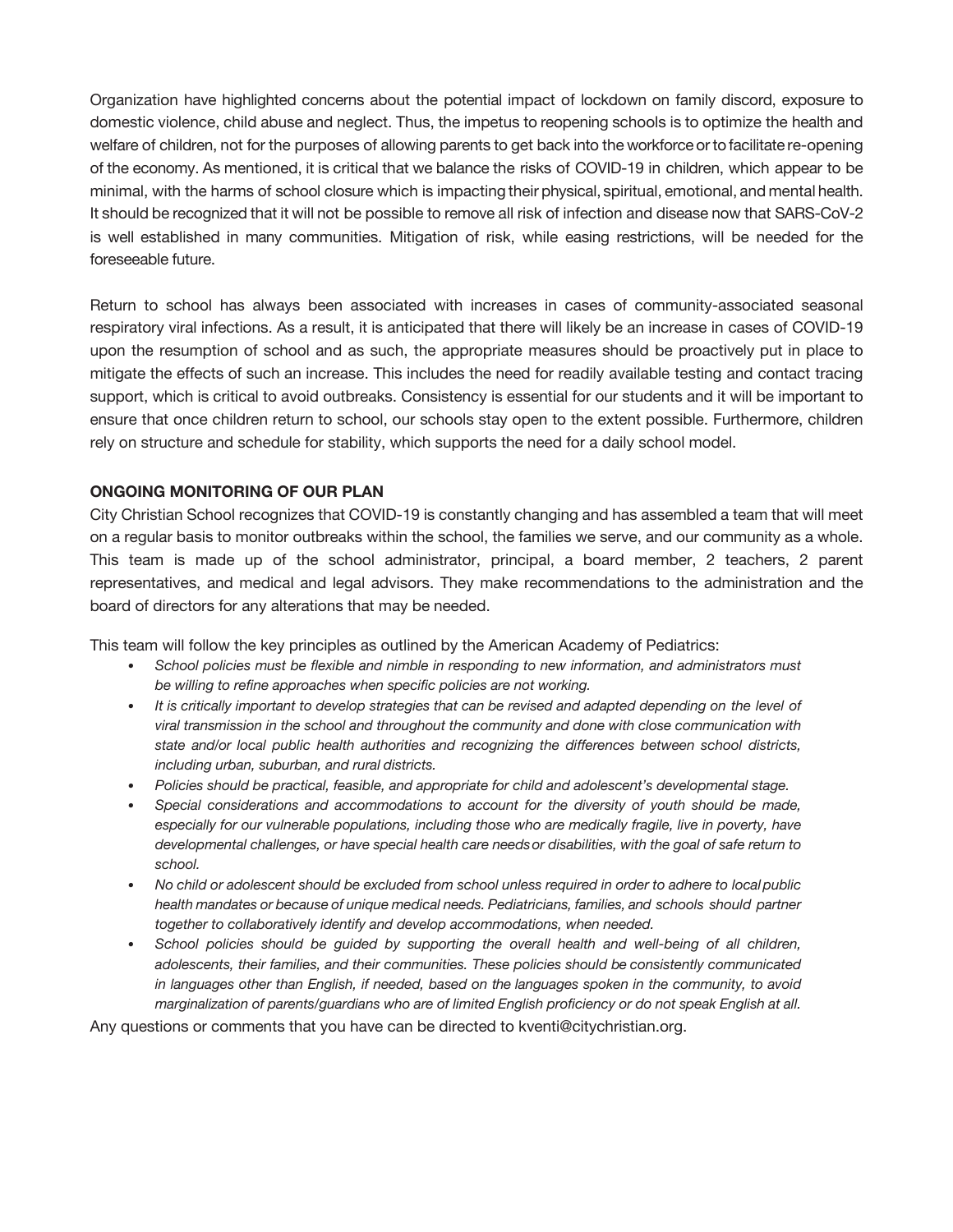#### **THE FAMILY'S RESPONSIBILITY**

While medical experts agree that the risk to the individual child is very low and reasonable precautions are being taken, there is risk that a child could become infected while attending City Christian School and infect others.

No one knows the interactions of their child better than the parents. We are asking that the parents make the ultimate decision and accept the responsibility that enrolling their child at City Christian School is appropriate. Please prayerfully consider whether or not you would like to have your child attend our school and that the steps that we are taking as a community are in the best interest of your family.

#### **CITY CHRISTIAN SCHOOL'S 12 STEP PLAN FOR REOPENING**

The following summarizes our current plan for school reopening based on the available evidence as well as expert opinion, organized into the categories below:

- 1. Screening to prevent symptomatic individuals from entering the school
- 2. Hand hygiene
- 3. Non-Medical and Medical Face Masks for Children
- 4. Physical Distancing
- 5. Cohorting
- 6. Environmental Cleaning
- 7. Ventilation
- 8. Mitigation of Risk for Students at Higher Risk for Severe Disease
- 9. Special Considerations for Children and Youth with Medical and/or Behavioral Complexities
- 10. Mental Health Awareness and Support for Children
- 11. Protection of Staff and at-risk Persons or Families
- 12. Communicating about COVID-19 to Children, Youth and Parents/Caregivers

*Adopted from the University of Toronto, hospital for sick kids*

#### **1.SCREENING TO PREVENT SYMPTOMATIC INDIVIDUALS FROM ENTERING THE SCHOOL**

In order to prevent the spread of infection, students, teachers and other employees who have signs/ symptoms of COVID-19 (according to CDC, California DPH and local Public Health guidance) should stay home and decisions about testing and return to school should be guided by CDC and California DPH in consultation with local Public Health protocols. In addition, return to school decisions for those who have had an exposure to SARS-CoV-2 should be in accordance with local Public Health recommendations.

**City Christian School hereby states and implements a strict exclusion policy for symptomatic students and employees.** Teachers and administrators will be provided with information on signs and symptoms of COVID-19 in children so that appropriate action can be taken if children develop symptoms during the day. While student screening by school staff at the school may be appealing, it could result in increased lines and is not practical without significant staggering of start times. City Christian School intends to keep to a traditional, nonstaggered school schedule as it had prior to COVID-19.

Parents and caregivers are ultimately responsible for the screening of their children, daily, at home, prior to entering campus. A checklist will be provided, as requested, for them to do daily screening before arriving at school to clear for entry.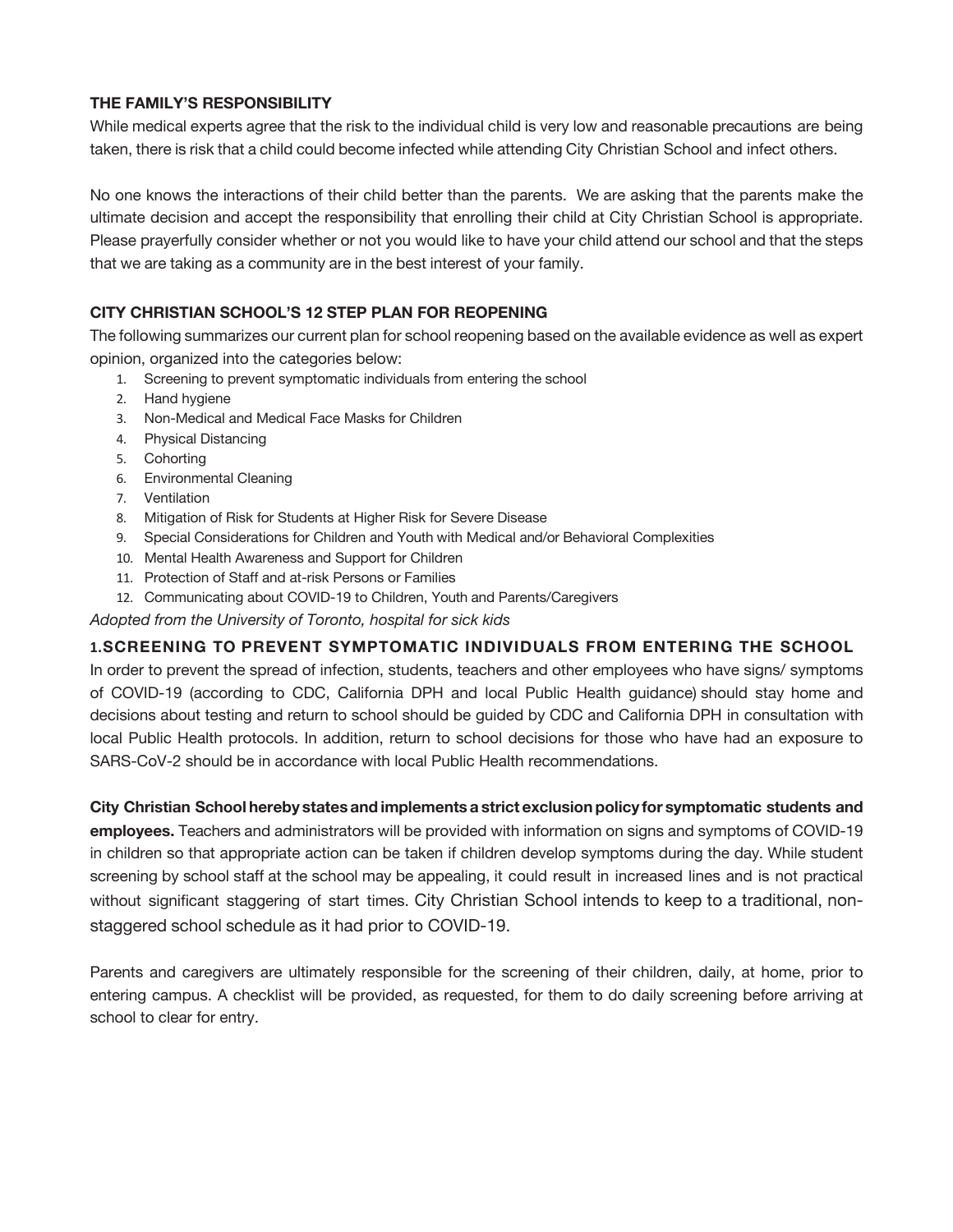Virtual learning or other forms of structured learning may be implemented on an as-needed basis for children who are required to stay home because they are sick or in isolation due to SARS-CoV-2 infection or exposure. City Christian School will identify and implement available options for students who have limited internet availability or other barriers to online learning.

#### **2. HAND HYGIENE**

SARS-CoV-2 and other respiratory viruses are almost exclusively spread by respiratory droplet transmission. As a result, and because virus shedding may occur prior to symptom onset or in the absence of symptoms, routine, frequent and proper hand hygiene (soap and water or hand sanitizer) is critical to limit transmission. In fact, proper hand hygiene is one of the most effective strategies to prevent the spread of most respiratory viruses including SARS-CoV-2, particularly during the pre- symptomatic phase of illness.

Students should be taught how to clean their hands properly (with age appropriate material) and to try and avoid touching their face, eyes, nose and mouth as much as possible. This should be done in a non-judgmental and positive manner. Students who have symptoms of a respiratory tract infection should stay home and students should be reminded to sneeze or cough into their elbow/sleeve.

Age-appropriate signage is placed at City Christian School to remind students to perform hand hygiene. A regular schedule for routine hand hygiene, above and beyond what is usually recommended (before eating food, after using the washroom etc.) will be encouraged. Possible options would be to have regularly scheduled hand hygiene breaks based on a pre-specified schedule (for example, scheduling a minimum of 5 times during the day). For practical reasons and to avoid excess traffic in the hallways, the preferred strategy for these extra hand hygiene moments would be hand sanitizer unless sinks are readily available in the classroom.

Access to hand hygiene facilities (hand sanitizer dispensers and sinks/soap) is critical with consideration for ensuring accessibility for those with disabilities or other accommodation needs. Hand sanitizer (60-90% USP grade alcohol, not technical grade alcohol) will be available at the entry point for each classroom. Adequate resources and a replenishment process will be implemented to ensure supplies are available to perform hand hygiene frequently. Liquid soap and hand sanitizer will be replenished and tissues available for drying. No-touch waste receptacles will be available for disposal of materials. Disposable disinfectant wipes will be readily available so that commonly used surfaces can be wiped down by individuals before each use (teachers, older students).

#### **3. NON-MEDICAL AND MEDICAL FACE MASKS FOR CHILDREN**

Non-medical masks may reduce transmission from individuals who are shedding the virus. However, the extent of this benefit is unknown (especially in children) and would only be potentially beneficial if done properly. In fact, if worn incorrectly, it could lead to increased risk of infection and it is not practical for a child to wear a mask properly for the duration of a school day. It is noteworthy that several European countries have had children successfully return to school without facemasks.

Non-medical and medical face masks will be required when entering campus and at times students are unable to use physical distance.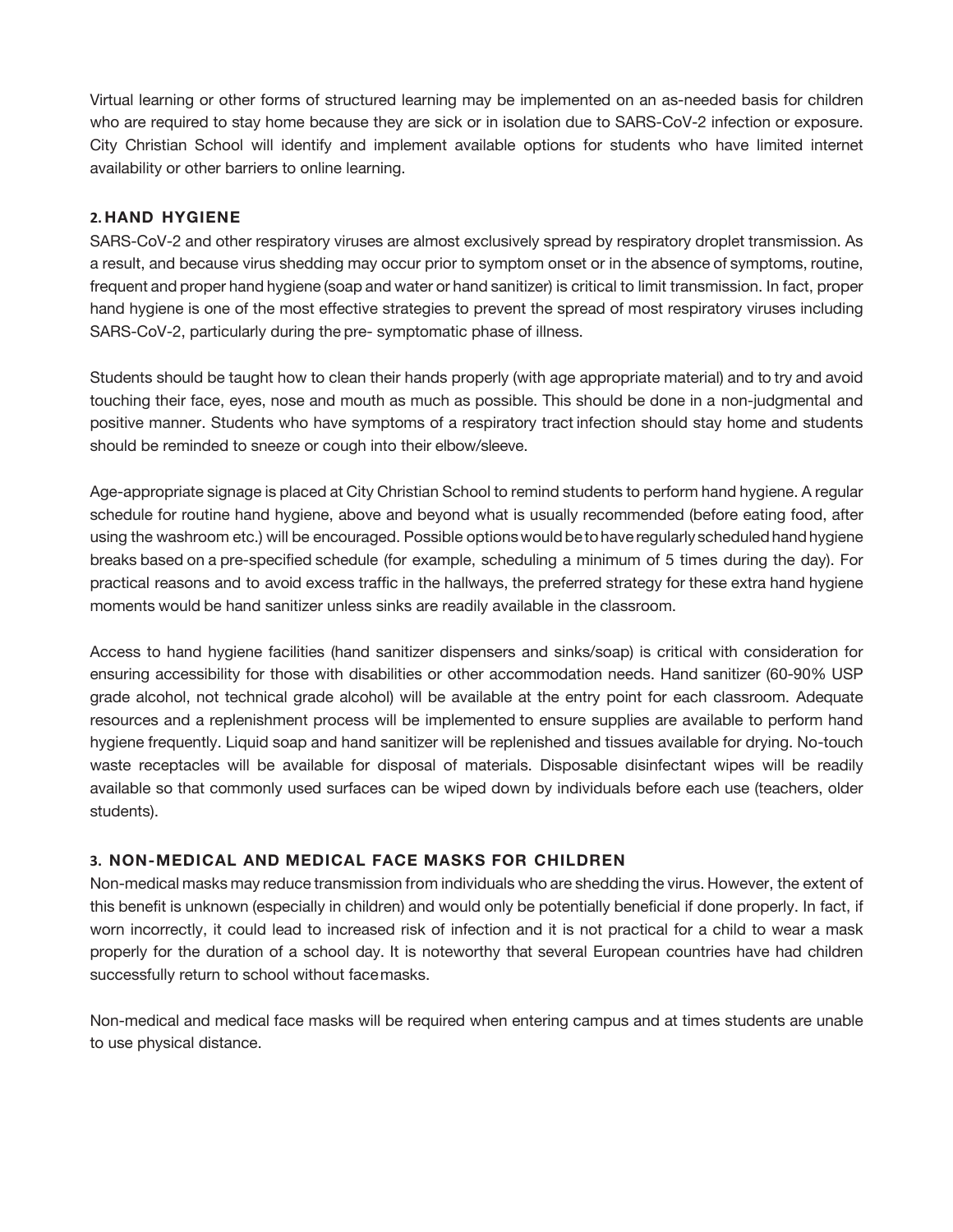The following points were considered in the formulation of this policy:

- *• There is a lack of evidence that wearing a face mask prevents SARS-CoV-2 transmission in children.*
- Children are not typically trained in their use and there is potential for increased risk of infection with *improper mask use.*
- *• In young children in particular, masks can be irritating and may lead to increasedtouching of the face and eyes which could increase the risk of infection.*
- It is impractical for a child to wear a mask properly for the duration of the school day. Children would need *assistance to follow appropriate procedures for putting on and taking off the mask (i.e. during mealtimes, snack times). In addition, during these times when the mask is removed, they would need to be stored appropriately to prevent infection spread.*
- *• It is likely that masks will be disposed of improperly throughout the school and potentially lead to increased risk by children playing with them.*
- *• The mask may not be tolerated by certain populations (i.e. children with underlying lung conditions, asthma, allergies) and especially during warm/humid time periods.*
- It is recognized that some parents and children may choose to wear masks. This is a personal choice and *should not be discouraged. It is ultimately the responsibility of the parent to instruct their child to wear masks to their satisfaction*.

While at City Christian School, staff, parents, students of a certain age, and at certain times, may be required to wear a mask. This is a different situation from the general guidelines described above and will be implemented where masking wearing is deemed appropriate by school leadership.

#### **4. PHYSICAL DISTANCING**

The objective of physical distancing is to reduce the likelihood of contact that may lead to transmission and has been a widely used strategy during the pandemic. However, strict physical distancing will not be emphasized as it is not practical and could cause significant psychological harm. Close interaction, such as playing and socializing is central to child and student development and will not be discouraged.

When students are in the classroom, to the extent possible, City Christian School will arrange the classroom furniture to leave as much space as possible between students. Smaller class sizes will aid in physical distancing. However, the daily school schedule routine will not be disrupted to accommodate smaller classes for physical distancing.

When weather permits, consideration will be given to having classes outside.

Large gatherings/assemblies will not take place for the immediate future. Music practices/ performances may pose a higher level of risk and special consideration will be given to how they are held, the room ventilation and the distance between performers.

Lunch breaks and times may be staggered during the first few weeks of school. Hand hygiene will be performed prior to and after lunch breaks, and as weather permits, breaks will take place outside.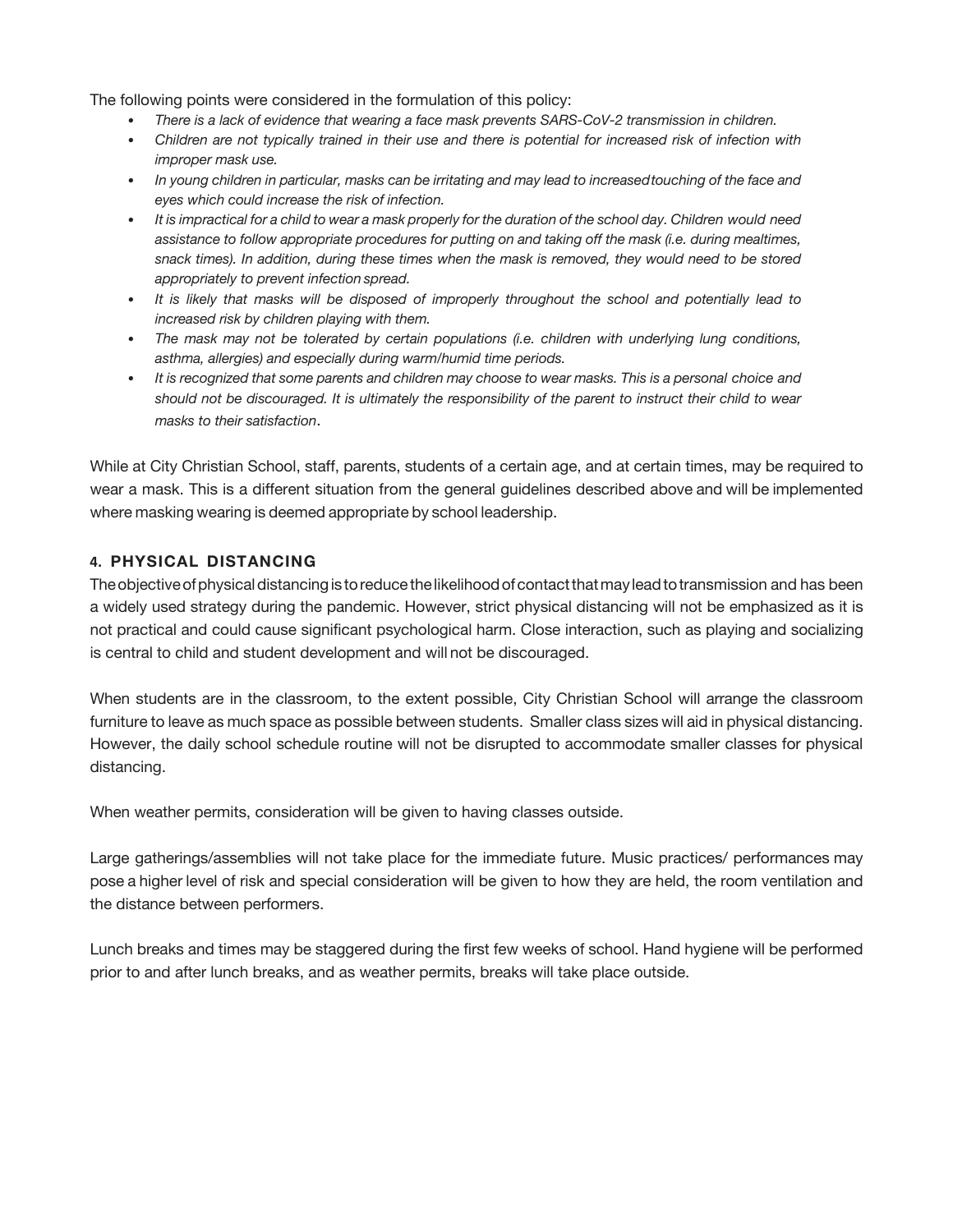During outdoor activities, such as recess, physical distancing should not be required. Students will be required to perform hand hygiene prior to sports activities/outdoor play/playground use. Sports and physical education classes will take place as per past City Christian School's practice. Sports equipment (e.g. balls, hockey sticks etc.) will be cleaned at the conclusion of the activity. City Christian School will endeavor to offer as many of their usual sports, clubs and activities as possible.

#### **5. COHORTING**

The purpose of cohorting is to limit the mixing of students and staff so that if a child or employee develops infection, the number of exposures would be reduced. However, cohorting should not be done in a manner that compromises daily school attendance or alters the curriculum options available to children.

To the extent possible, cohorting classes will be considered for the younger age groups and for children with medical and/or behavior complexities, so that students stay with the same class group and there is less mixing between classes and years. This applies to both indoor as well as selected outdoor activities.

#### **6. ENVIRONMENTAL CLEANING**

Detailed policies are beyond the scope of this document. In brief, SARS-CoV-2 has been detected on a variety or surfaces, and it is possible that infection can be transmitted by touching contaminated surfaces and then touching mucous membranes (i.e. mouth, nose, eyes). As a matter of utmost importance, City Christian School has engaged high quality, reputable cleaning and sanitization to provide deep, thorough, comprehensive, detailed cleaning of the school immediately prior to the first day of school, and to thereafter regularly sanitize the school to mitigate the possibility of transmission infection on school surfaces.

A regular cleaning schedule will be used throughout the school year with emphasis on high touch surfaces. Maximum efforts will be made to reduce the need to touch objects/doors (no-touchwaste containers, prop doors open), and teachers and staff will regularly reinforce "no sharing" of food, water bottles or cutlery policies. To the greatest extent possible, classroom materials and equipment will be made of materials that can be cleaned and disinfected.

#### **7. VENTILATION**

Detailed recommendations are beyond the scope of this document. In brief, it is expected that environmental conditions and airflow influence the transmissibility of SARS-CoV-2. Adequately ventilated classroom environments (e.g. open windows with air flow, and improved airflow through ventilation systems) are expected to be associated with less likelihood of transmission compared with poorly ventilated settings. City Christian School will, prior to the first day of school, engage professionals to provide a comprehensive inspection of ventilation systems, and make recommendations for improvement to maximum safety guidelines, and to improve and optimize classroom ventilation. City Christian School is committed to increasing the proportion of outside air brought in through these systems, where possible, and to the use of outdoors or environments with improved ventilation (e.g. keeping windows open, weather permitting).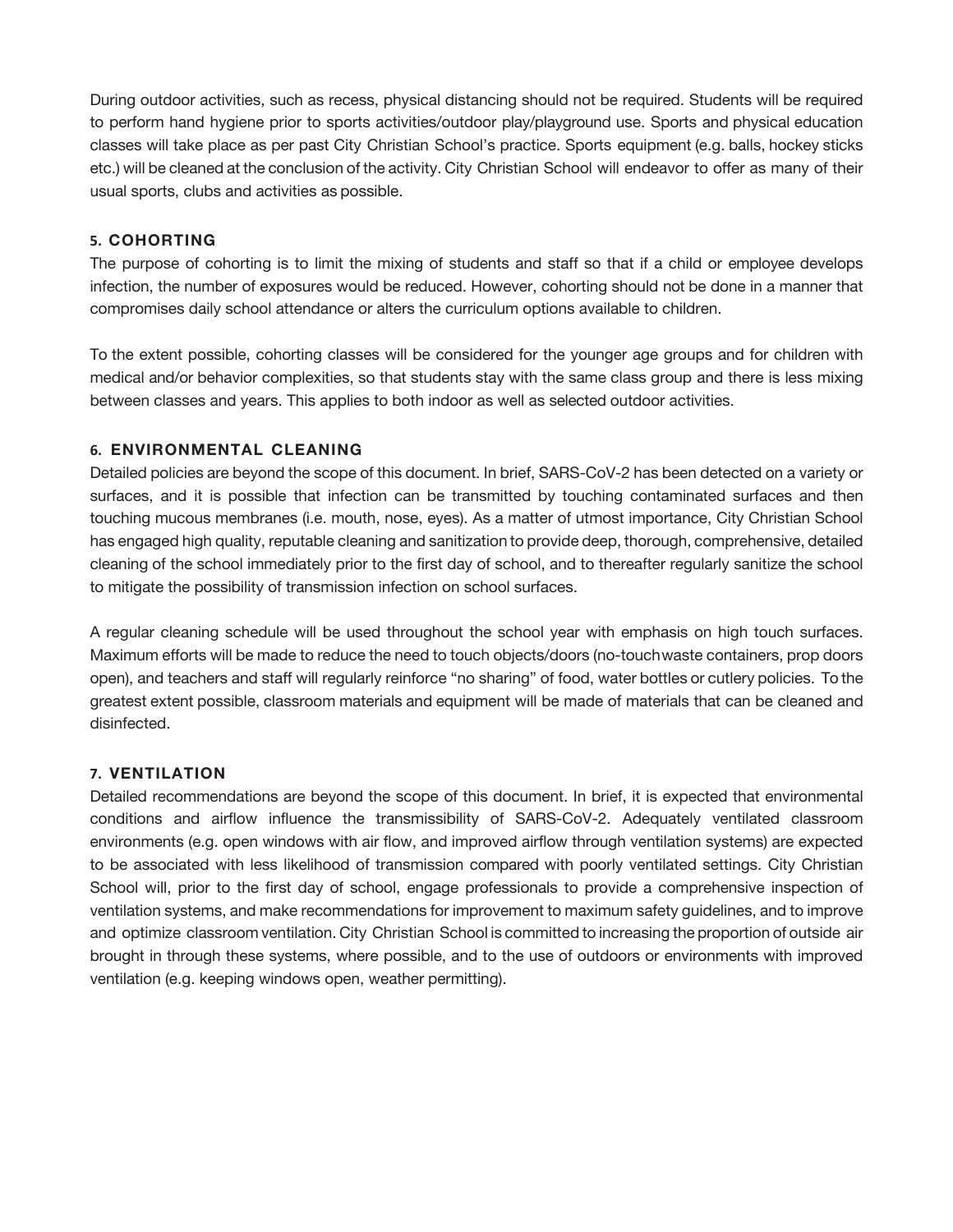#### **8. MITIGATION OF RISK FOR STUDENTS AT HIGHER RISK FOR SEVERE DISEASE**

Some children may be at higher risk of adverse outcome from COVID-19 due to underlying medical conditions such as immunocompromised states or chronic medical conditions such as cardiac and lung disorders. Children and youth who are medically complex, particularly those with medical technological supports associated with developmental disabilities and/or genetic anomalies, are also in a potentially higher risk category. However, at the present time, there is no convincing evidence to suggest the level of medical risk to these children from SARS-CoV-2 is different from that posed by other respiratory viruses, such as influenza. As a result, given the unintended consequences associated with not attending school, attending school is recommended for the majority of these children. (For more details pertaining specifically to medically and behaviorally complex children and youth, see section 9 below)

Students with underlying conditions may attend school as they would per usual. However, it is important for parents to work with their child's health-care providers so that an informed decision can be made. This is particularly relevant for children with newly diagnosed illnesses requiring the first-time use of new or augmented immunosuppression. In the event that such children have a documented exposure to the virus, in addition to involvement of the local public health unit, it is recommended that the child's parent/caregiver(s) contact the child's health-care provider for further management.

#### **9. SPECIAL CONSIDERATIONS FOR CHILDREN & YOUTH WITH MEDICAL AND/OR BEHAVIORAL COMPLEXITIES**

Return to school will present unique challenges to children and youth with medical and/or behavioral complexities (e.g. a child with cerebral palsy that requires feeding and respiratory supports in the classroom) and their families. Many of these families have had a prolonged period of time in home isolation compounded by a lack of respite and/or homecare supports. Transitioning medically and behaviorally complex children back to school requires specific focus and will be extremely important as many families are already in crisis mode.

City Christian School will liaise with parents to accommodate a more individualized return to school to ensure smoother transitions to ensure that those families who choose to not send their children to school receive remote learning opportunities and do not lose access to home care and respite supports. City Christian School will make accommodation where reasonable and appropriate.

#### **10. MENTAL HEA LTH AWARENESS AND SUPPORT FOR CHILDREN**

City Christian School will make efforts to address known sources of distress and extend flexibility within existing administrative processes. For example, many children enrolled in transition years (grades 5/6, 8, 12) during the 2019-2020 school year were required to make decisions regarding special education programs, school registration, or other specific educational programming in the absence of usual sources of information, including school visits or meetings. Efforts will be made to allow program flexibility in this regard during the first months of the school year, in the event that children and parents realize they have made an incorrect program or school choice. It can be anticipated that rigidity would likely lead to increased stress, anxiety, depression and school refusal that could be otherwise avoided. Similarly, children can be anticipated to return to school at diverse academic levels even within a classroom. It will be critical to provide opportunities for early identification of learning needs and academic support to ensure that children neither become overwhelmed nor bored in the school setting, as these are frequent antecedents to school refusal and mental health problems. For children who may find the new school environment particularly challenging, such as some children with developmental disabilities, extra supports will be needed. Consultation with their parents and families to better understand their individual circumstances and needs is recommended. It can be anticipated that children and youth may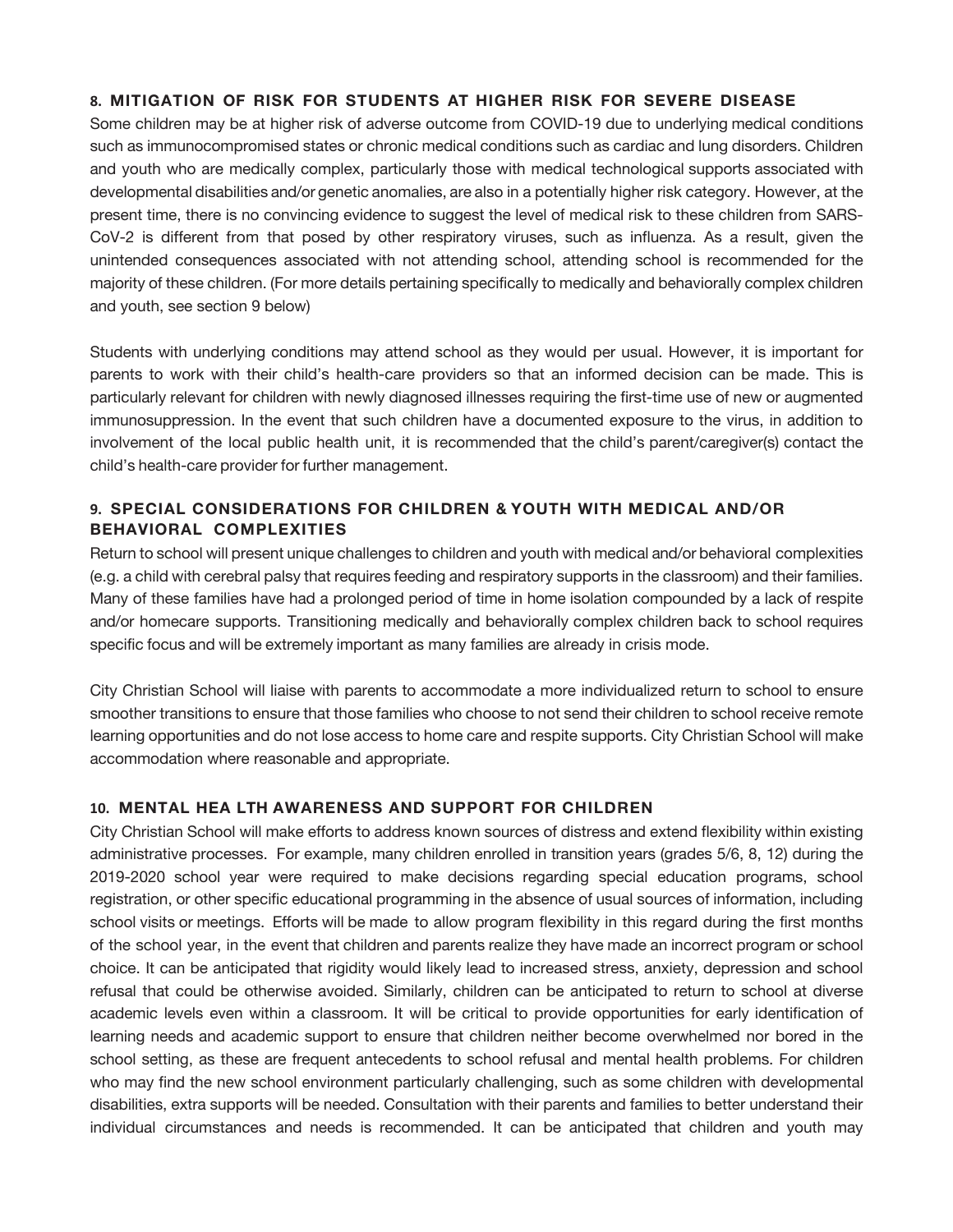experience increased stress and anxiety related to the COVID-19 pandemic. In addition, children and youth may have mental health conditions, such as anxiety, depression, and substance abuse, which may have been exacerbated by social distancing, including school closures, and may experience symptom escalation on return to school.

City Christian School will make an effort to be flexible throughout the 2020-2021 school year in program and/or school enrollment to provide for children and youth who have transitioned to a new program or school for the 2020/2021 school year. Increased in-school educational support may be provided to students and classroom teachers to enable early identification and remediation of learning gaps that some students will have incurred during the school closures.

#### **11. PROTECTION OF STAFF AND AT-RISK PERSONS OR FAMILIES**

While detailed recommendations are beyond the scope of this document, the safety of the school staff is an important consideration. Risk mitigation for teachers and other staff will be similar to those recommended for other public settings. With regards to children's home environment, it would be appropriate to consider that the risk posed by potentially infected children to other household members likely varies in relation to socioeconomic status, household overcrowding and the presence of children and adults at increased risk of severe COVID-19 at home.

Physical distancing of school staff from children and other staff will be emphasized and practiced as much as reasonably possible. In general, masks should not be required for school staff if physical distancing is possible and is practiced appropriately. This is important as facial expression is an important part of communication which children should not be deprived of. If close prolonged contact with others cannot be avoided, wearing a mask is a reasonable option. However, if used in the classroom, the teacher should explain the rationale to the children. It is acknowledged that some teachers and other school staff may choose to regularly wear masks. This is a personal choice and should not be discouraged. Further guidance should be developed to mitigate risk in home situations where an affected child resides (in the same home) with siblings or adults with underlying conditions that put them at increased risk for more severe disease.

#### **12. COMMUNICATING ABOUT COVID-19 TO CHILDREN, YOUTH AND PARENTS/CAREGIVERS**

A detailed communication strategy is beyond the scope of this document. However, it is acknowledged that clear, age-appropriate communication about COVID-19 and what to expect when children and youth return to school should occur in advance of school reopening. In addition, it will be important that regular updates be provided to children and their parents/caregivers throughout the school year. Parents, children, youth and the community at large should be educated that SARS-CoV-2 is likely to persist and circulate like other respiratory viruses. They should be made aware that in general, SARS- CoV-2 causes mild disease in the majority of children and young adults and that the best overall strategy for these cohorts and the population at large, taking into account the massive secondary adverse health and well-being implication of the lockdown, is to ease restrictions and return to school.

#### **SUMMARY**

This document provides guidance surrounding the reopening City Christian School as it relates to the measures to mitigate risks. As discussed, the risks of infection and transmission in children, which appear to be minimal, need to be balanced with the harms of school closure which is impacting their spiritual, emotional, physical, and mental health.